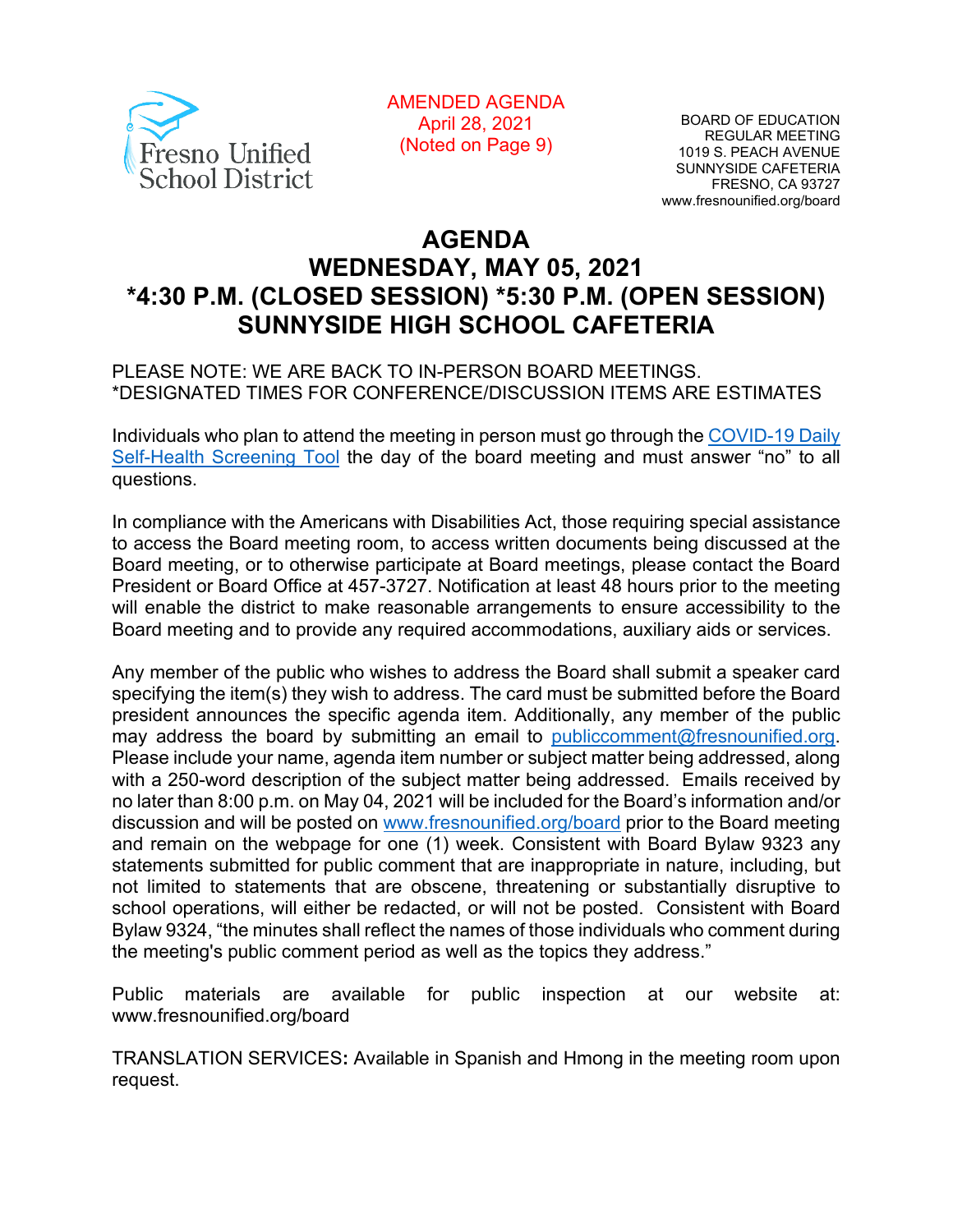### **\*4:30 P.M**.

**CALL** Meeting to Order **OPPORTUNITY** for Public Comment on Closed Session Agenda Items **RECESS** for Closed Session to discuss the following**:**

- 1. Student Expulsions pursuant to Education Code Section 35146.
- 2. Conference with Labor Negotiator (Government Code Section 54957.6); FUSD Negotiator(s): Paul Idsvoog; Employee Organizations(s): FTA, CSEA, Chapter 125, CSEA, Chapter 143, SEIU, Local 521, FASTA/SEIU, Local 521/CTW, CLC, Fresno Unified Building & Construction Trades/FTA; International Association of Machinists and Aerospace Workers (IAMAW), Unrepresented Employees: All Management, Confidential, and Supervisory Employees.
- 3. Public Employee Discipline/Dismissal/Release/Reassignment/Resignation.
- 4. Public Employment/Appointment (Government Code Section 54957).
	- a. Executive Director
	- b. Executive Officer
	- c. Instructional Superintendent
	- d. Principal
- 5. Conference with Legal Counsel Anticipated/Pending/Threatened Litigation (Government Code Section 54956.9(d)(2)).
	- a. Potential Case: One (1)
	- b. Alvaro Coyaso-Lopez v. Fresno Unified Workers' Compensation Fresno Unified Case No. WC20-0219-4805
- **\*5:30 P.M., RECONVENE** and report action taken during Closed Session, if any.

# **PLEDGE OF ALLEGIANCE**

A staff member will lead the flag salute.

### **HEAR Reports from Student Advisory Representatives**

An opportunity is provided to hear comments/reports from Student Advisory Representatives from Edison High School. Contact person: Kim Mecum, telephone 457-3731.

### **HEAR Report from Superintendent**

### **BOARD/SUPERINTENDENT COMMUNICATION**

# **OPPORTUNITY for Public Comment on Consent Agenda Items**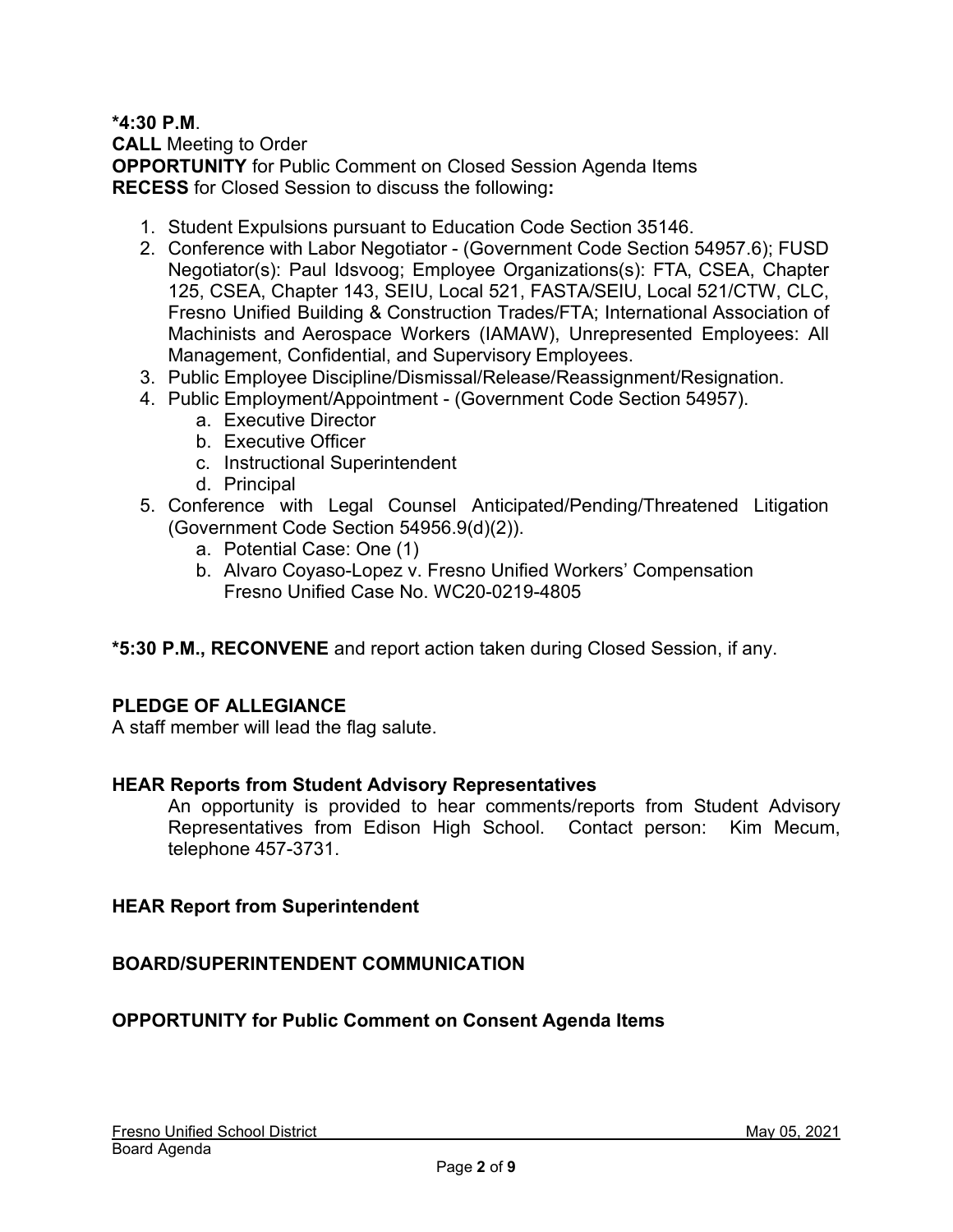**ALL CONSENT AGENDA** items are considered routine by the Board of Education and will be enacted by one motion. There will be no separate discussion of items unless a Board member so requests, in which event, the item(s) will be considered following approval of the Consent Agenda.

# **A. CONSENT AGENDA**

### **A-1, APPROVE Personnel List**

Included in the Board binders is the Personnel List, Appendix A, as submitted. The Superintendent recommends approval. Fiscal impact: There is no fiscal impact to the district at this time. Contact person: Paul Idsvoog, telephone 457-3548.

### **A-2, ADOPT Findings of Fact and Recommendations of District Administrative Board**

The Board of Education received and considered the Findings of Fact and Recommendations of District Administrative Panels resulting from hearings on expulsion and readmittance cases conducted during the period since the April 21, 2021 Regular Board Meeting. The Superintendent recommends adoption. Fiscal impact: There is no fiscal impact to the district at this time. Contact person: Kim Mecum, telephone 457-3731.

### **A-3, APPROVE Minutes from Prior Meeting**

Included in the Board binders are the draft minutes for the April 07, 2021 Regular Board Meeting. The Superintendent recommends approval. Fiscal impact: There is no fiscal impact to the district at this time. Contact person: Robert G. Nelson, telephone 457-3884.

#### **A-4, ADOPT Resolution Proclaiming May 12, 2021 as National School Nurse Day** Included in the Board binders is a proclamation declaring May 12, 2021 as National School Nurse Day. National School Nurse Day is a time to celebrate the nursing profession and the specialty of school nursing. The Superintendent recommends adoption. Fiscal impact: There is no fiscal impact at this time. Contact person: Kim Mecum, telephone 457-3731.

# **A-5, APPROVE Provisional Internship Permits**

Included in the Board binders are Provisional Internship Permit (PIP) recommendations to rehire or hire upon Board approval. The Superintendent recommends approval. Fiscal impact: There is no fiscal impact to the district at this time. Contact person: Paul Idsvoog, telephone 457-3548.

# **A-6, APPROVE Agreement with Experience Inc to Fund Career Technical Education Summer Internship Opportunities**

Approval is requested for an agreement with Experience Inc to provide work-based learning and summer paid learning internship opportunities for targeted student populations. Additionally, internship opportunities will provide students with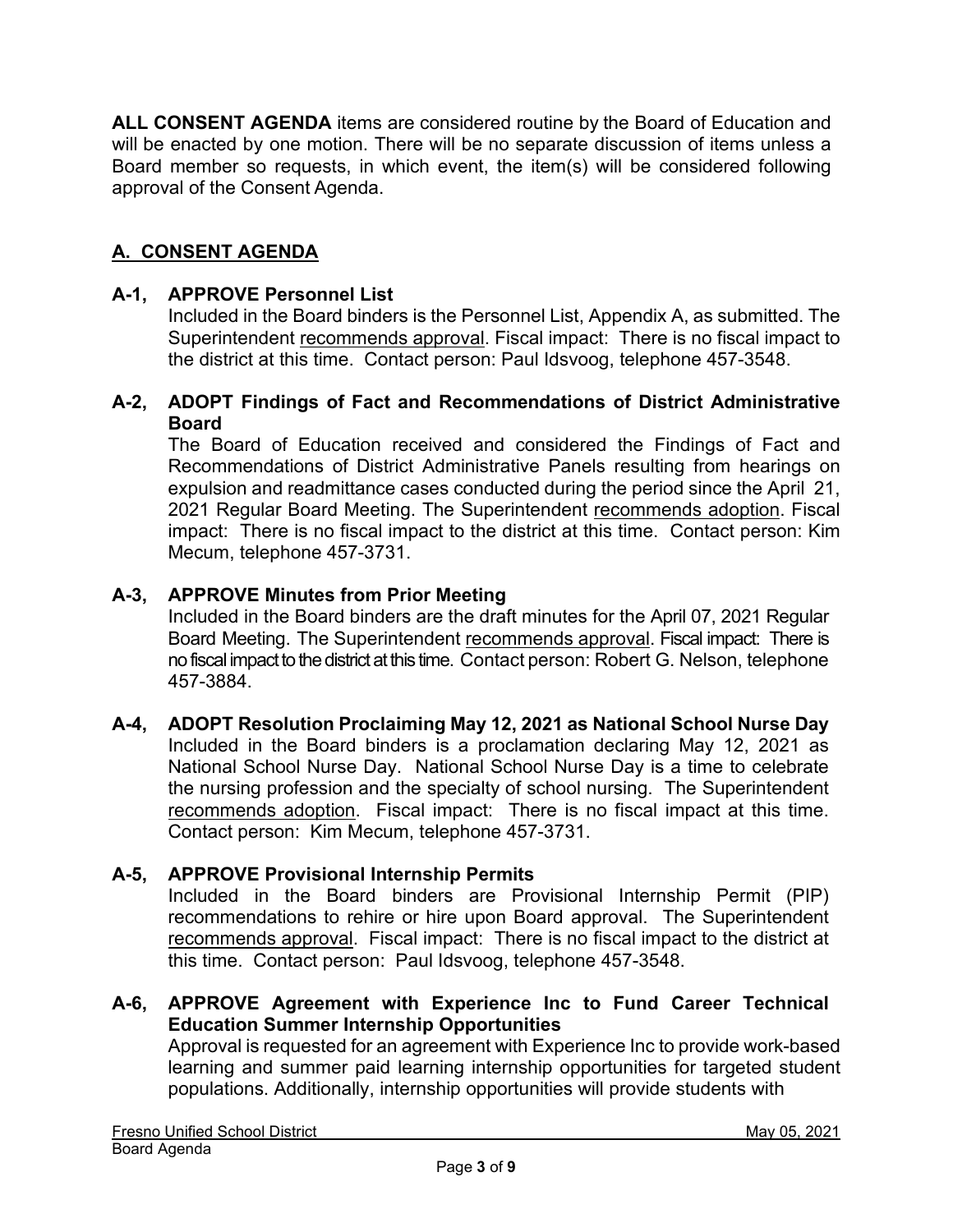# **A. CONSENT AGENDA – continued**

relevant and rigorous learning that aligns to high-quality Career Technical Education programs. The Superintendent recommends approval. Fiscal impact: Sufficient funds of \$59,700 are available through the College and Career Readiness K16 Collaborative grant budget. Contact person: Kim Mecum, telephone 457-3731.

# **A-7, APPROVE Renewal Agreement with Delta Health Systems/TeamCare**

Included in the Board binders is a renewal agreement with Delta Health Systems/TeamCare for employee wellness program administrative services. The Superintendent recommends approval. Fiscal impact: Sufficient funds of \$156,000 are available in the district's Health Internal Service Fund. Contact person: Santino Danisi, telephone 457-6226.

### **A-8, APPROVE Grant Application to the California Community Colleges Chancellor's Office – K12 Strong Workforce Program**

The California Community Colleges Chancellor's Office in partnership with the California Department of Education is seeking applications from eligible school districts for K12 Strong Workforce Program (SWP) grants. Fresno Unified is seeking to apply for funding that aligns with the workforce development efforts occurring through the SWP, that are responsive to regional economic priorities, and that increase the transition from secondary to post-secondary and career with an emphasis on a collaborative approach between the K12 and Community College systems. The Superintendent recommends approval. Fiscal impact: SWP funds will be matched by \$2.00 for every \$1.00 received from this program through other Career Technical Education funds such as the Local Control Funding Formula, Federal Perkins, local bonds, California Partnership Academies, and industry and post-secondary partnerships. Contact person: Kim Mecum, telephone 457-3731.

### **A-9, APPROVE Grant Application to the California Department of Education for the Career Technical Education Incentive Grant Program**

The California Department of Education announced the Career Technical Education Incentive Grant (CTEIG) program to encourage and maintain the delivery of high-quality career technical education programs. Approval of the grant submission is requested to provide pupils in kindergarten through grade twelve, inclusive, with the knowledge and skills necessary to transition to employment and postsecondary education. The Superintendent recommends approval. Fiscal impact: CTEIG funds will be matched by \$2.00 for every \$1.00 received from this program through funding from Fresno Unified including local control funding formal apportionments, California Partnership Academies, or federal Perkins funds. Contact person: Kim Mecum, telephone 457-3731.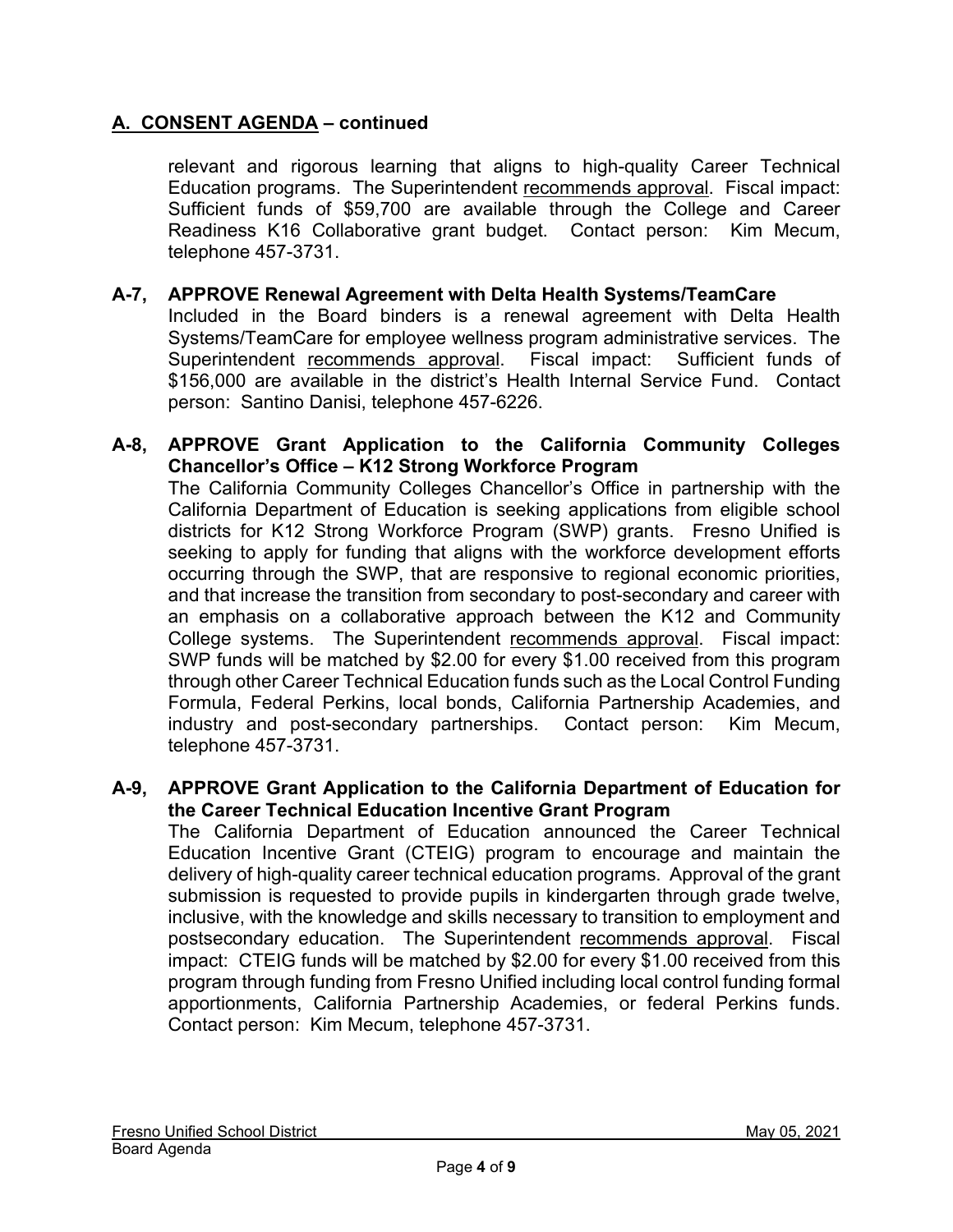# **A. CONSENT AGENDA – continued**

### **A-10, APPROVE Grant Applications to the Carl D. Perkins Career and Technical Education 2021/22 Program**

Approval is requested for the submission of grant applications to the California Department of Education for Carl D. Perkins Career and Technical Education 2021/22 Program. The Strengthening Career and Technical Education for the 21st Century Act which amended the Carl D. Perkins Career and Technical Education Act of 2006 (Perkins IV) was signed into law on July 31, 2018. The amended Act, now Perkins V, brings changes to the \$1.2 billion annual federal investment in career and technical education. The Superintendent recommends approval. Fiscal impact: The estimated funding for the 2021/22 school year for secondary (Section 131) is \$1,231,863 and the estimated post-secondary (Section 132) funding level is \$120,764. Contact person: Kim Mecum, telephone 457-3731.

#### **A-11, APPROVE Award of Bid 21-38, Centennial and Wishon Elementary Schools and Scandinavian Middle School Multipurpose Room HVAC Upgrades**

Included in the Board binders is information on Bid 21-38, to replace the existing heating and cooling systems in the multipurpose rooms, including staff lounges, kitchens, and kitchen offices, at Centennial and Wishon Elementary Schools and Scandinavian Middle School. The project will replace the heating and evaporative cooling systems with heating and refrigerated air conditioning (HVAC) to provide a more comfortable environment and increase energy efficiency. Staff recommends award to the lowest responsive, responsible bidder: Marko Construction Group, Inc. (Fresno, California) \$1,629,000. The Superintendent recommends approval. Fiscal impact: Sufficient funds in the amount of \$1,629,000 are available in the Measure X Fund. Contact person: Karin Temple, telephone 457-3134.

### **A-12, APPROVE Award of Bid 21-39, Fort Miller Middle School Interior Lighting Upgrade**

Included in the Board Binders is information on Bid 21-39, to upgrade interior lighting at Fort Miller Middle School. The project provides for the installation of district provided LED lighting fixtures throughout the campus including classrooms, library, multipurpose room, gymnasium, and administration office. Assessment of other schools for interior lighting upgrades continues, with additional projects to be recommended in the future. Staff recommends award to the lowest responsive, responsible bidder: City Service Lighting (Fresno, California) \$59,639. The Superintendent recommends approval. Fiscal impact: Sufficient funds in the amount of \$59,639 are available in the Measure Q Fund – deferred maintenance. Contact person: Karin Temple, telephone 457-3134.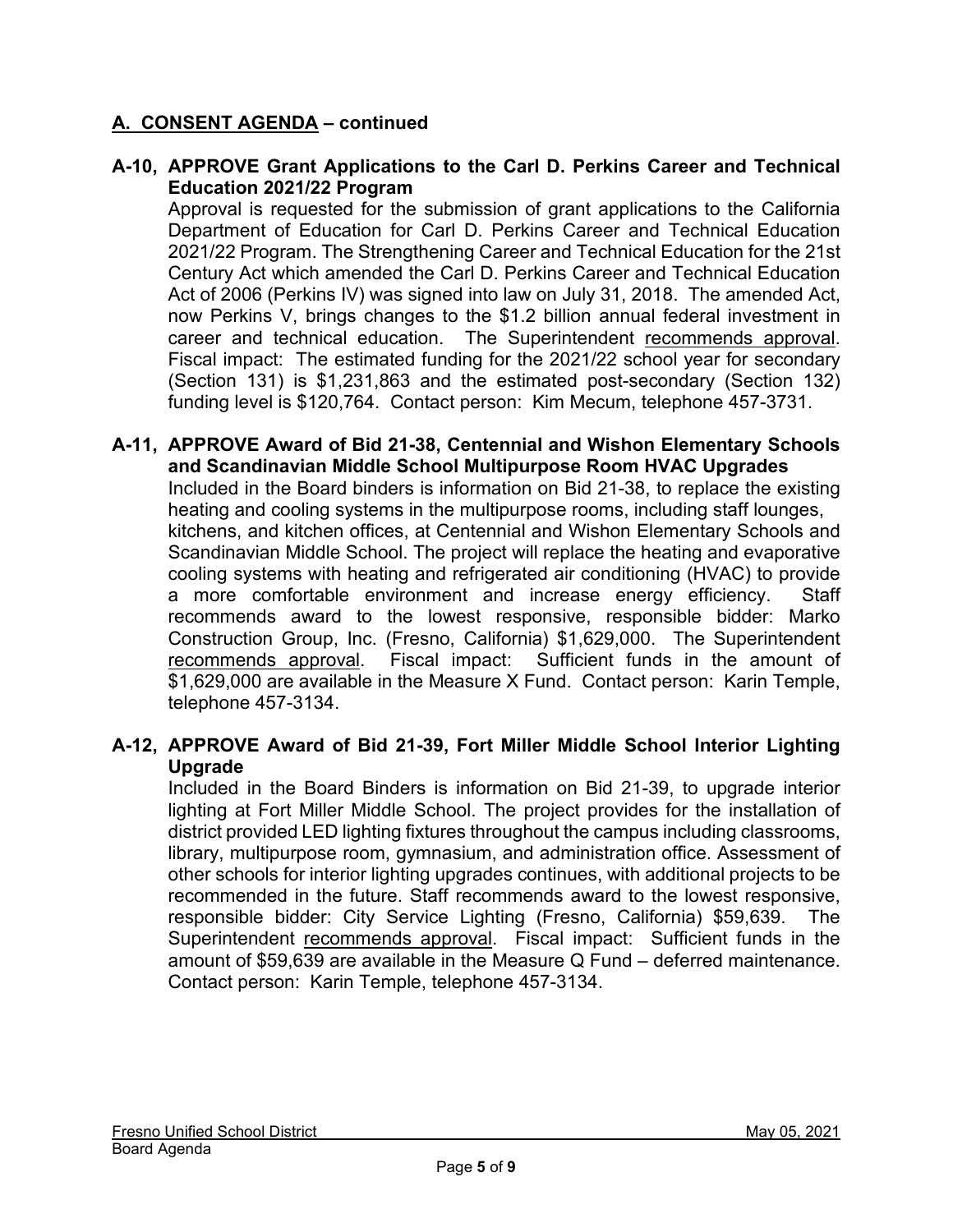# **A. CONSENT AGENDA – continued**

### **A-13, RATIFY Change Orders for the Projects Listed Below**

Included in the Board binders is information on a Change Order for the following project:

• Bid 21-09 Sections A, B and C, Gymnasium Bleacher Installation at Various Middle Schools (Ahwahnee, Computech, Cooper, Sequoia, Terronez, Tioga) Change Order 1 presented for ratification \$21,300

The Superintendent recommends ratification. Fiscal impact: Sufficient funding in the amount of \$21,300 is available in the Measure X Fund. Contact person: Karin Temple, telephone 457-3134.

### **A-14, RATIFY the Filing of Notices of Completion**

Included in the Board binders are Notices of Completion for the following projects, which have been completed according to plans and specifications:

- Bid 20-34 Section A, Gibson, Holland, Manchester Elementary Schools Multipurpose Building HVAC Upgrades
- Bid 21-09 Sections A, B and C, Gymnasium Bleacher Installation at Various Middle Schools (Ahwahnee, Computech, Cooper, Sequoia, Terronez, Tioga)

The Superintendent recommends ratification. Fiscal impact: Retention funds are released in accordance with contract terms and California statutes. Contact person: Karin Temple, telephone 457-3134.

**A-15, RATIFY Purchase Orders from February 01, 2021 through February 28, 2021** Included in the Board binders is information on purchase orders issued from February 01, 2021 through February 28, 2021. For the reported dates, no purchase orders are identified that may present a potential conflict of interest for an individual Board member. Please be advised that pursuant to Board Bylaw 9270, each individual Board member has a continuing duty to disclose and abstain from voting on any item where the potential for a conflict of interest exists. The Superintendent recommends ratification. Fiscal impact: Funding is noted on the attached pages. Contact person: Karin Temple, telephone 457-3134.

# **END OF CONSENT AGENDA (ROLL CALL VOTE)**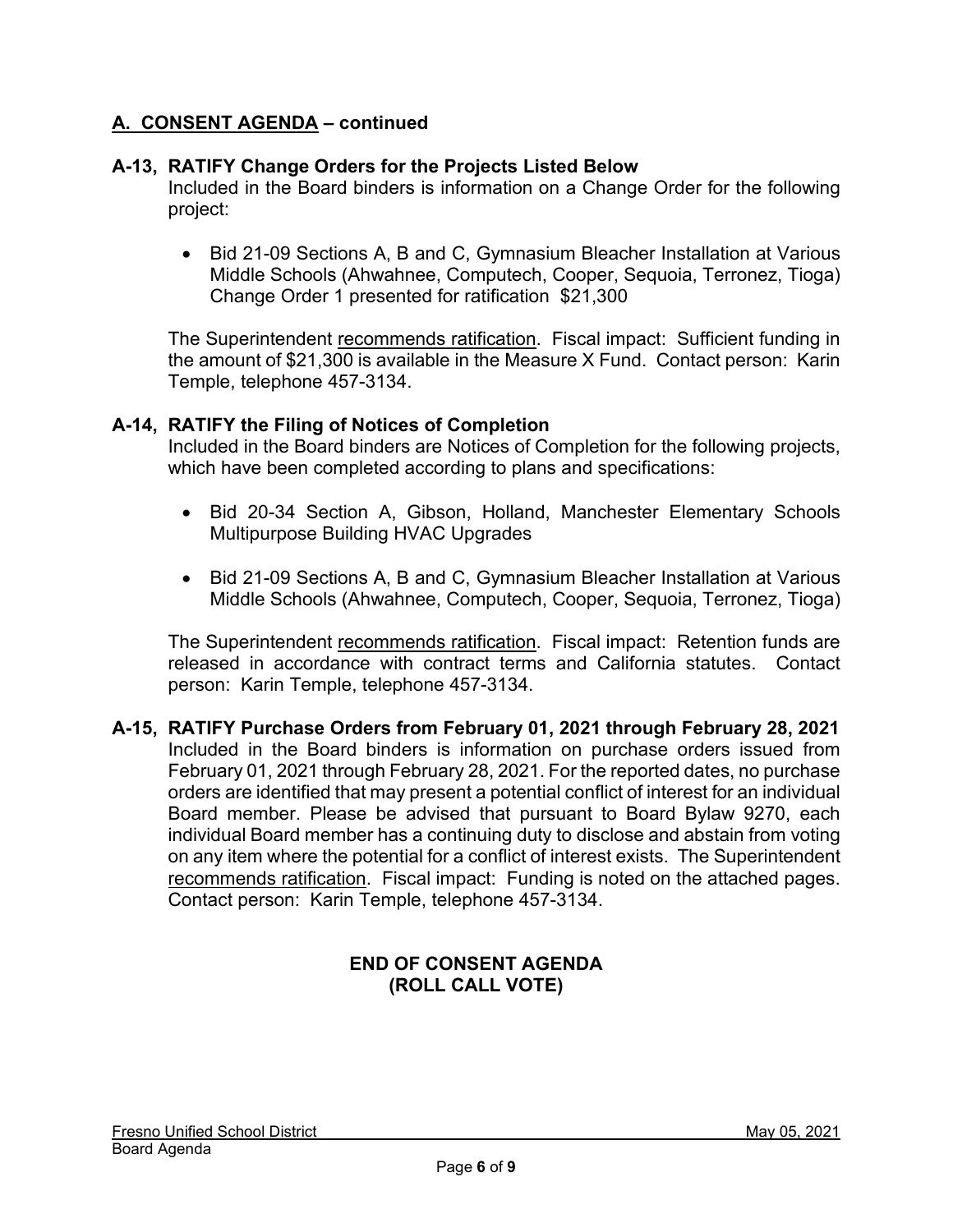# **UNSCHEDULED ORAL COMMUNICATIONS**

Individuals who wish to address the Board on topics within the Board's subject matter jurisdiction, but **not** listed on this agenda may do so at this time. If you wish to address the Board on a specific item that is listed on the agenda, you should do so when that specific item is called or by submitting an email to [publiccomment@fresnounified.org.](mailto:publiccomment@fresnounified.org) Please include your name, agenda item number or subject matter being addressed, along with a 250-word description of the subject matter being addressed. Emails received by no later than 8:00 p.m. on May 04, 2021 will be included for the Board's information and/or discussion and will be posted on [www.fresnounified.org/board](http://www.fresnounified.org/board) prior to the board meeting and remain on the webpage for one (1) week.

While time limitations are at the discretion of the Board President, generally members of the public will be limited to a maximum of three (3) minutes per speaker for a total of thirty (30) minutes of public comment as designated on this agenda. Any individual who has not had an opportunity to address the Board during this initial thirty (30) minute period may do so at the end of the meeting after the Board has addressed all remaining items on this agenda. Without taking action and only as expressly permitted by Board Bylaw 9323, Board members may ask questions, make brief announcements, or provide a brief response to statements presented by the public about topics raised in unscheduled oral communications. Board members must be recognized by the President in order to speak and will generally be limited to no more than one (1) minute each for this purpose. The Board President shall have the discretion to further limit Board members' opportunity to speak on topics raised in unscheduled oral communications to ensure the orderly and efficient conduct of district business.

Members of the public with questions on school district issues may submit them in writing. The Board will automatically refer to the Superintendent any formal requests that are brought before them at this time. The appropriate staff member will furnish answers to questions.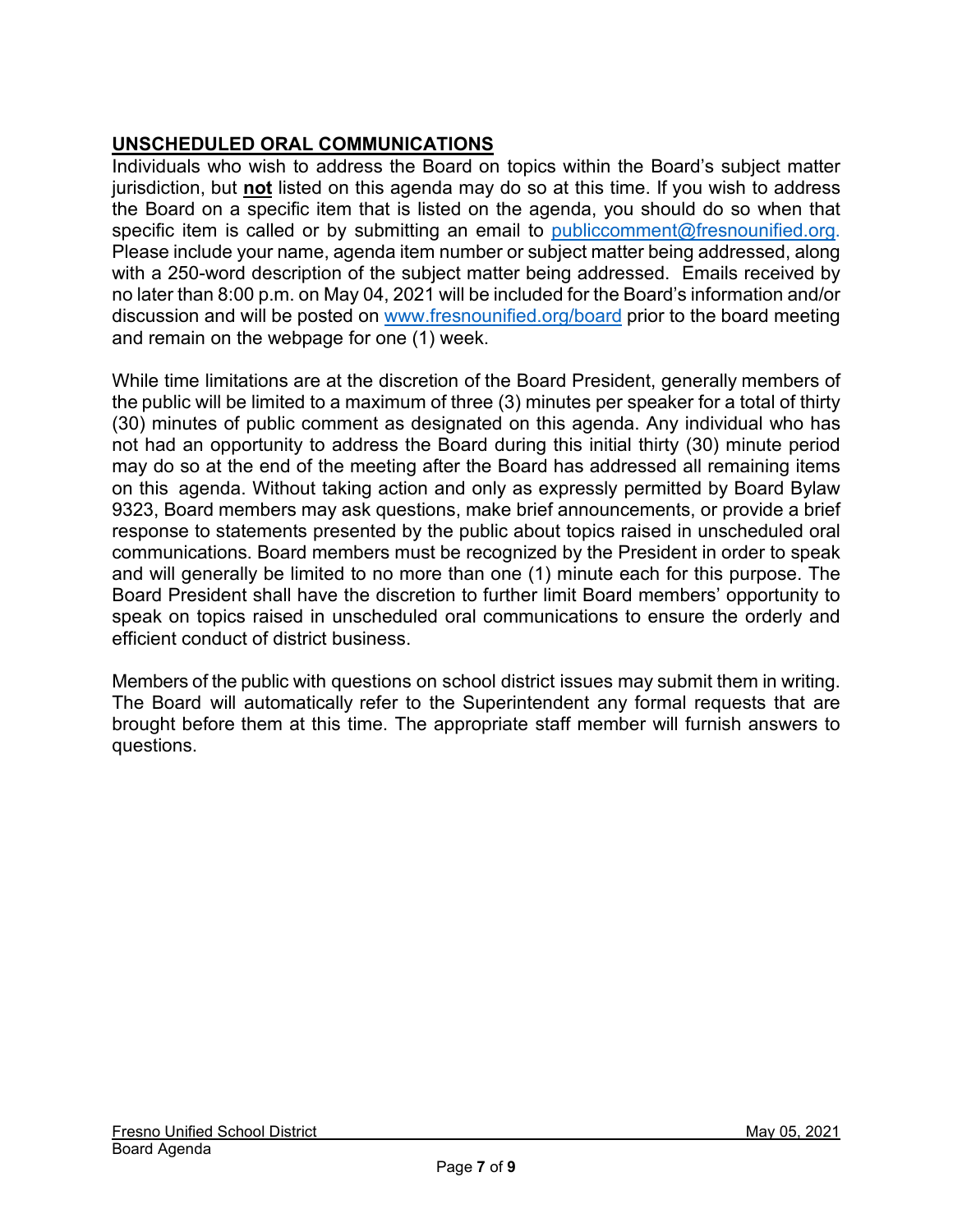# **B. CONFERENCE/DISCUSSION AGENDA**

# **\*6:30 P.M.**

**B-16, 1) CONDUCT Public Hearing Determining Energy Services Agreements to be in the Best Interest of Fresno Unified School District, and ADOPT Resolution 20-21 Making Finding in Accordance with Government Code Section 4217.12(a)(1); and** 

**2) ADOPT Resolution 20-22 Approving Energy Services Agreements with FFP BTM Solar, LLC (ForeFront Power) for Development of Solar Energy Projects at 15 Elementary Schools and 6 Middle Schools, and Finding the Agreements to be in the Best Interest of Fresno Unified School District**

It is recommended the Board conduct a public hearing regarding the Energy Services Agreements for proposed solar projects at 21 schools (15 elementary and 6 middle) being in the district's best interest, and adopt Resolution 20-21 making the finding that the anticipated cost of electrical power provided by the projects will be less than the anticipated marginal cost that would have been consumed in the absence of those purchases. Also recommended for adoption is Resolution 20-22 to approve the Energy Services Agreements and make the finding that the Agreements are in the district's best interest. Resolutions 20-21 and 20-22 are in the Board binders, as are the proposed layouts of the solar canopy structures for each site and additional backup information provided by ForeFront Power, the district's solar partner. The Energy Services Agreements are available for review in the Board office. The Superintendent recommends adoption. Fiscal impact: Utility cost avoidance to the district is estimated at \$13 million over the 20-year period of the Energy Services Agreements, as provided in the Project Cashflow analyses attached to Resolution 20-21. Contact person: Karin Temple, telephone 457-3134.

# **\*7:00 P.M.**

# **B-17, PRESENT and DISCUSS the 2021/22 Strategic Budget Development**

The Board of Education has discussed the Governor's Proposed Budget and the potential impacts on Fresno Unified, as well as the strategic budget development process, at the following Board of Education meetings:

| •January 20, 2021         | $\cdot$ February 17, 2021 | •March 17, 2021 |
|---------------------------|---------------------------|-----------------|
| $\cdot$ February 03, 2021 | •March 10, 2021           | •April 07, 2021 |
| <b>•April 21, 2021</b>    |                           |                 |

On May 05, 2021, staff and the Board will continue budget development discussions. Fiscal impact: Not available at this time. Contact person: Santino Danisi, telephone 457-6226.